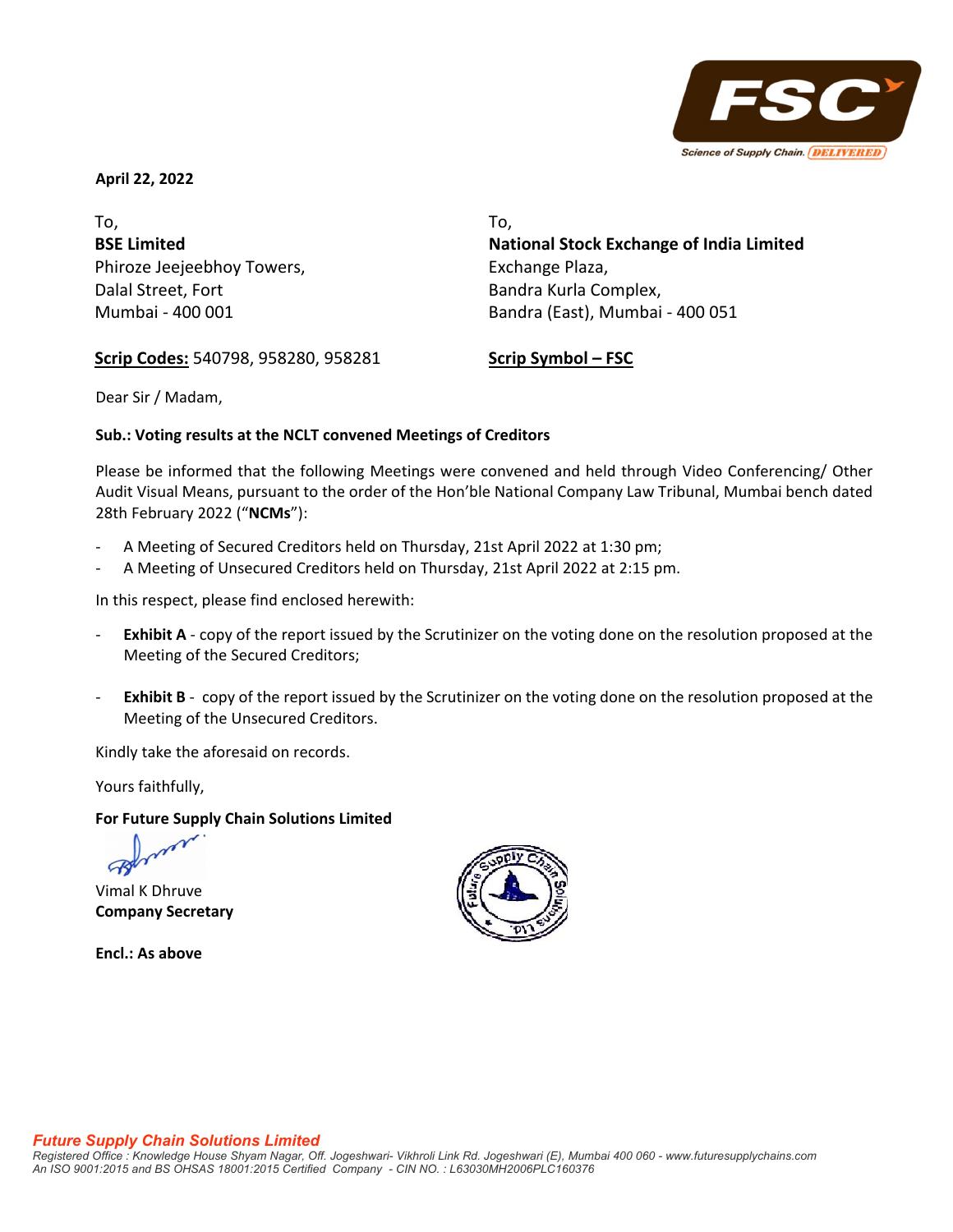

**Te l : (0):022-28784043 (\_M) : 9892349554**  E-mail : kbindudshah@gmail.com

## **O ffice: Panchsheel 3A/101, Raheja Township, Malad (East), Mumbai** - **400097**

#### **Scrutinizer's Report**

*[Pursuant to Section 109 of the Companies Act, 2013 and the Companies (Management and Administration) Rules, 2014,* as *amended]* 

To, The Chairmanof NCLT convened meeting of Secured Creditors **FUTURE SUPPLY CHAIN SOLUTIONS LIMITED**  (CIN: L63030MH2006PLC160376) Knowledge House, Shyam Nagar, Off. Jogeshwari-Vikhroli Link Road, Jogeshwari (East), Mumbai-400060

Dear Sir,

**Subject: Scrutinizer's Report for the Hon'ble National Company Law Tribunal, Mumbai Bench (NCLT) Convened Meeting of Secured Creditors of Future Supply Chain Solutions Limited ("the Company'') pursuant to the order made by NCLT on 28th September 2021 read with the order dated 28th February 2022 (collectively referred to as "the Order") held on Thursday, 21st April 2022 at 01:30 p.m. through Video Conferencing (VC)** / **Other Audio-Visual Means (Meeting):** 

I, Bindu Darshan Shah(Proprietor), Practicing Company Secretary, Mumbai was appointed as Scrutinizer by the Hon'ble National Company Law Tribunal (NCLT), Mumbai Bench vide its order dated 28th September 2021read with the order dated 28th February 2022 (collectively referred to as "the Order") for the purpose of scrutinizing the voting process in a fair and transparent manner at the meeting of the Secured Creditors of **Future Supply Chain Solutions Limited** ('Applicant Company') held on 21st April 2022 through video conferencing ("VC") / other audio-visual means ("OVAM") **(hereinafter referred to as the "Meeting")** 

I submit my report as under:

- 1. The Company had appointed National Securities Depository Limited ('NSDL') for conducting the electronic voting by the secured creditors of the Company at the Meeting. After the closure of the Meeting, voting was closed and votes cast were unblocked.
- 2. The Company had availed the e-voting facility provided by NSDL for conducting the remote e-voting by the secured creditors of the Company. The remote evoting commenced on Monday, 18th April 2022 at 9:00 a.m. and concluded on Wednesday, 20th April 2022 at 5:00 p.m.
- 3. The Cut-off Date was Monday, 31<sup>st</sup> January 2022 for the purpose of deciding the secured creditors entitled to vote on the resolution.

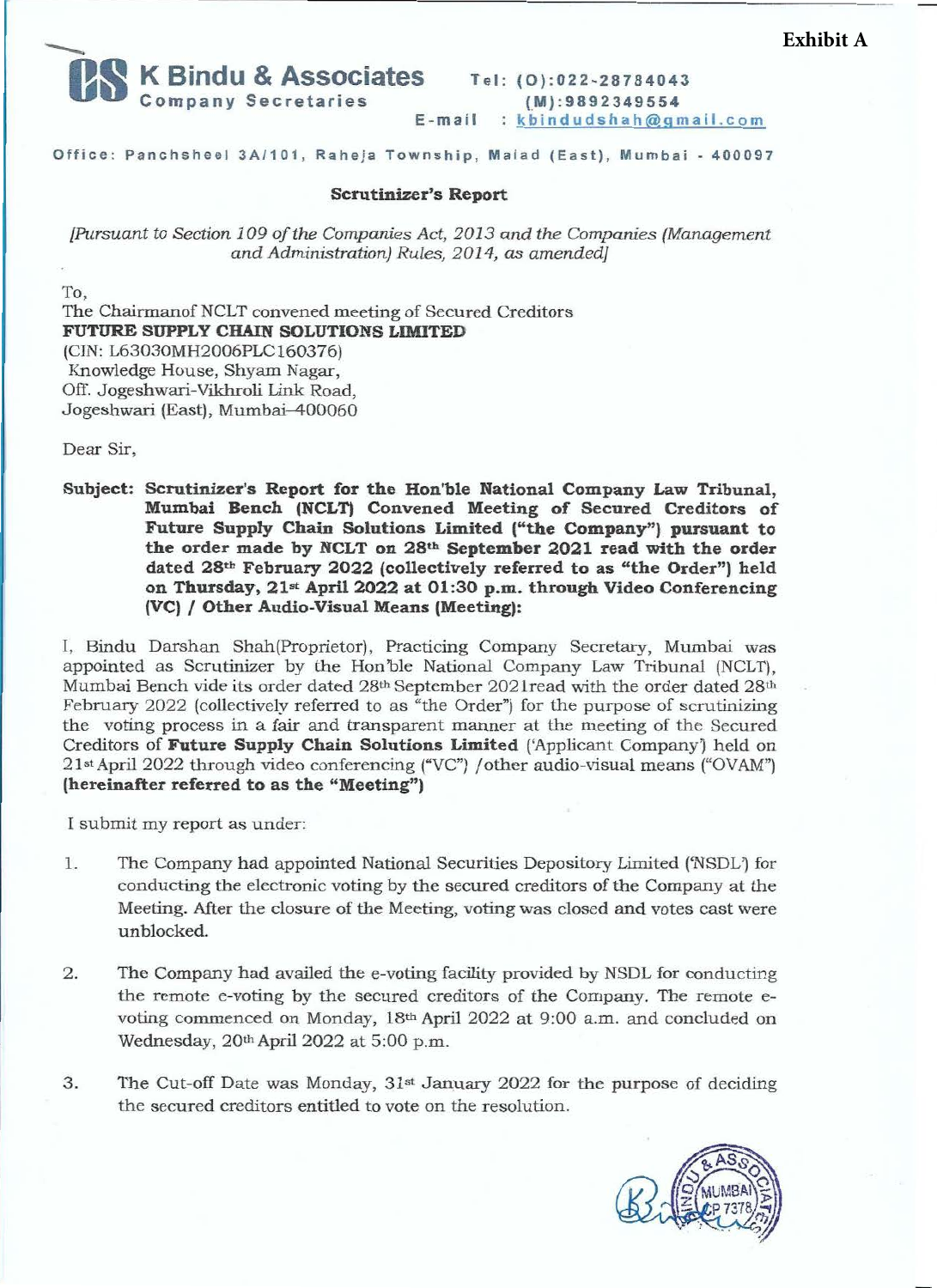- 4. The result of the voting is as under:
	- a) Votes (amount in INR) in favour of Resolution: -

| Particulars                        | <b>Remote E-Voting</b> | E-Voting at the<br><b>Meeting</b> | <b>Total</b>   |
|------------------------------------|------------------------|-----------------------------------|----------------|
| Number of Secured<br>Creditors     |                        |                                   |                |
| Number of votes cast               | 1,99,64,08,219         |                                   | 1,99,64,08,219 |
| Invalid votes                      |                        |                                   |                |
| % of total number of<br>votes cast | 81.63                  |                                   | 81.63          |

b) Votes (amount in INR) against the Resolution: -

| <b>Particulars</b>                 | <b>Remote E-Voting</b> | <b>E-Voting at the</b><br><b>Meeting</b> | Total        |
|------------------------------------|------------------------|------------------------------------------|--------------|
| Number of Secured<br>Creditors     |                        |                                          |              |
| Number of votes cast               | 44, 91, 24, 186        |                                          | 44,91,24,186 |
| Invalid votes                      |                        |                                          |              |
| % of total number of<br>votes cast | 18.37                  | 18.37                                    | 18.37        |

5. The register, in accordance with Rule 20 (4) (xiv) of the Companies (Management & Administration) Rules, 2014, has been maintained electronically to record the assent or dissent received, mentioning the particulars of name, address, unique ID of the creditors and amount due to them by the Company. The said record has been shared with the Company .

**For K Bindu & Associates Company Secretaries** 

*(iL,oLu\_* 

**Bindu Darshan Shah Proprietor**  Membership No. 20066: C.P. No. 7378

Place: Mumbai Date: 22nd April 2022

**UDIN:A020066D000190214**  Peer Review No. 1561/2021

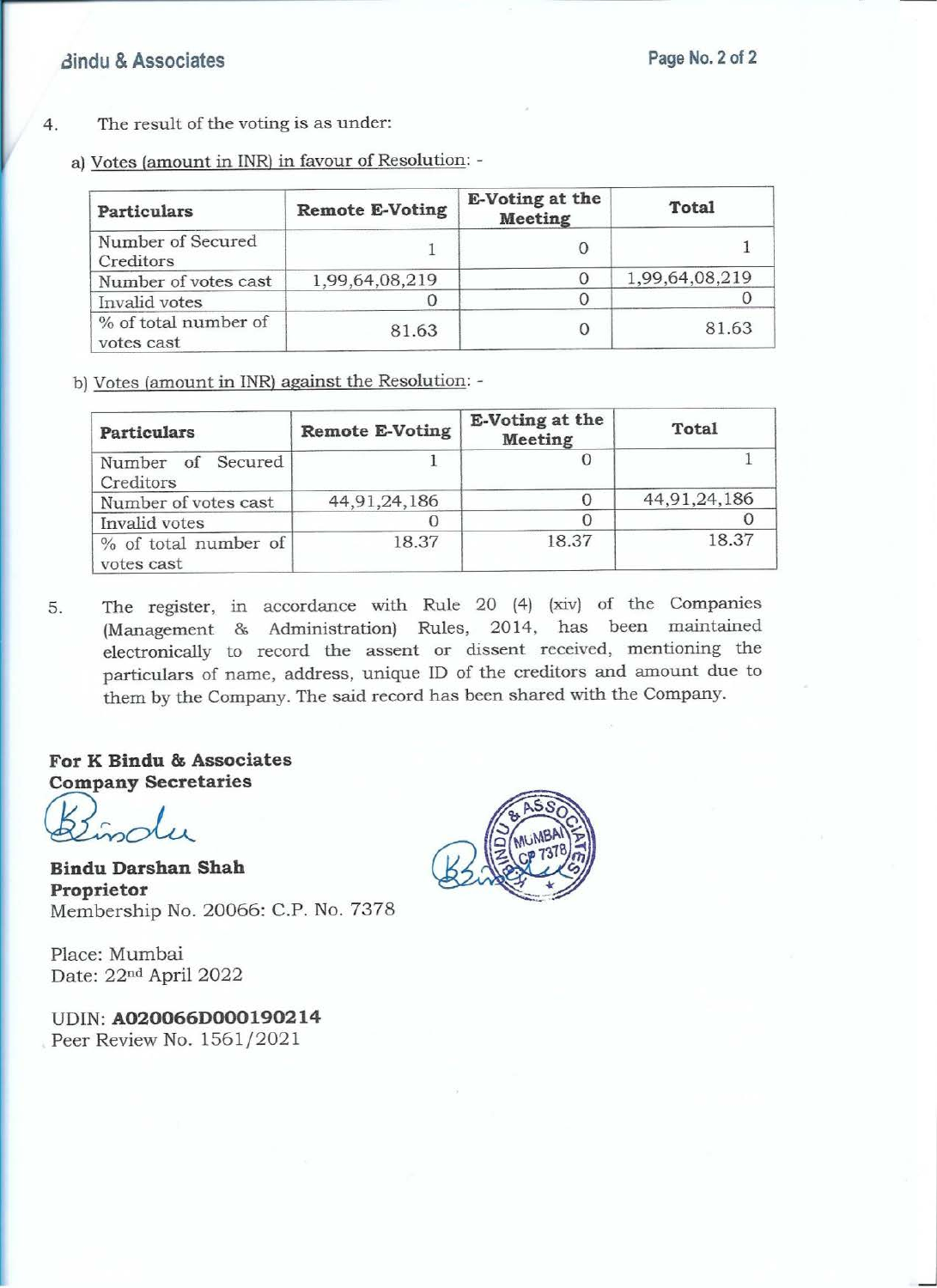

**(M):9892349554 E-mail** : kbindudshah@gmail.com

**Office: Panchsheel 3A/101, Raheja Township, Malad (East), Mumbai - 400097** 

### **Scrutinizer's Report**

*[Pursuant to Section 109 of the Companies Act, 2013 and the Companies (Management and Administration) Rules, 2014, as amended]* 

To,

The Chairmanof NCLT convened meeting of Unsecured Creditors **FUTURE SUPPLY CHAIN SOLUTIONS LIMITED**  (CIN: L63030MH2006PLC160376) Knowledge House, Shyam Nagar, Off. Jogeshwari-Vikhroli Link Road, Jogeshwari (East), Mumbai-400060

Dear Sir,

**Subject: Scrutinizer's Report for the Hon'ble National Company Law Tribunal, Mumbai Bench (NCLT) Convened Meeting of Ununsecured Creditors of**  Future Supply Chain Solutions Limited ("the Company") pursuant to **the order made by NCLT on 28th September 2021 read with the order dated 28th February 2022 (collectively referred to as "the Order") held on Thursday, 21st April 2022 at 02:15 p.m. through Video Conferencing (VC)** / **Other Audio-Visual Means (Meeting):** 

I, Bindu Darshan Shah(Proprietor), Practicing Company Secretary, Mumbai was appointed as Scrutinizer by the Hon'ble National Company Law Tribunal (NCLT), Mumbai Bench vide its order dated 28th September 202 lread with the order 'dated 28th February 2022 (collectively referred to as "the Order") for the purpose of scrutinizing the voting process in a fair and transparent manner at the meeting of the Unsecured Creditors of **Future Supply Chain Solutions Limited** ('Applicant Company') held on 21st April 2022 through video conferencing ("VC") / other audio-visual means ("OV AM") (hereinafter referred to as the "Meeting")

I submit my report as under:

- 1. The Company had appointed National Securities Depository Limited ('NSDL') for conducting the electronic voting by the unsecured creditors of the Company at the Meeting. After the closure of the Meeting, voting was closed and votes cast were unblocked.
- 2. The Company had availed the e-voting facility provided by NSDL for conducting the remote e-voting by the unsecured creditors of the Company. The remote evoting commenced on Monday, 18th April 2022 at 9:00 a.m. and concluded on Wednesday, 20th April 2022 at 5:00 p.m.
- 3. The Cut-off Date was Monday, 31st January 2022 for the purpose of deciding the unsecured creditors entitled to vote on the resolution.



 $\overline{\phantom{a}}$